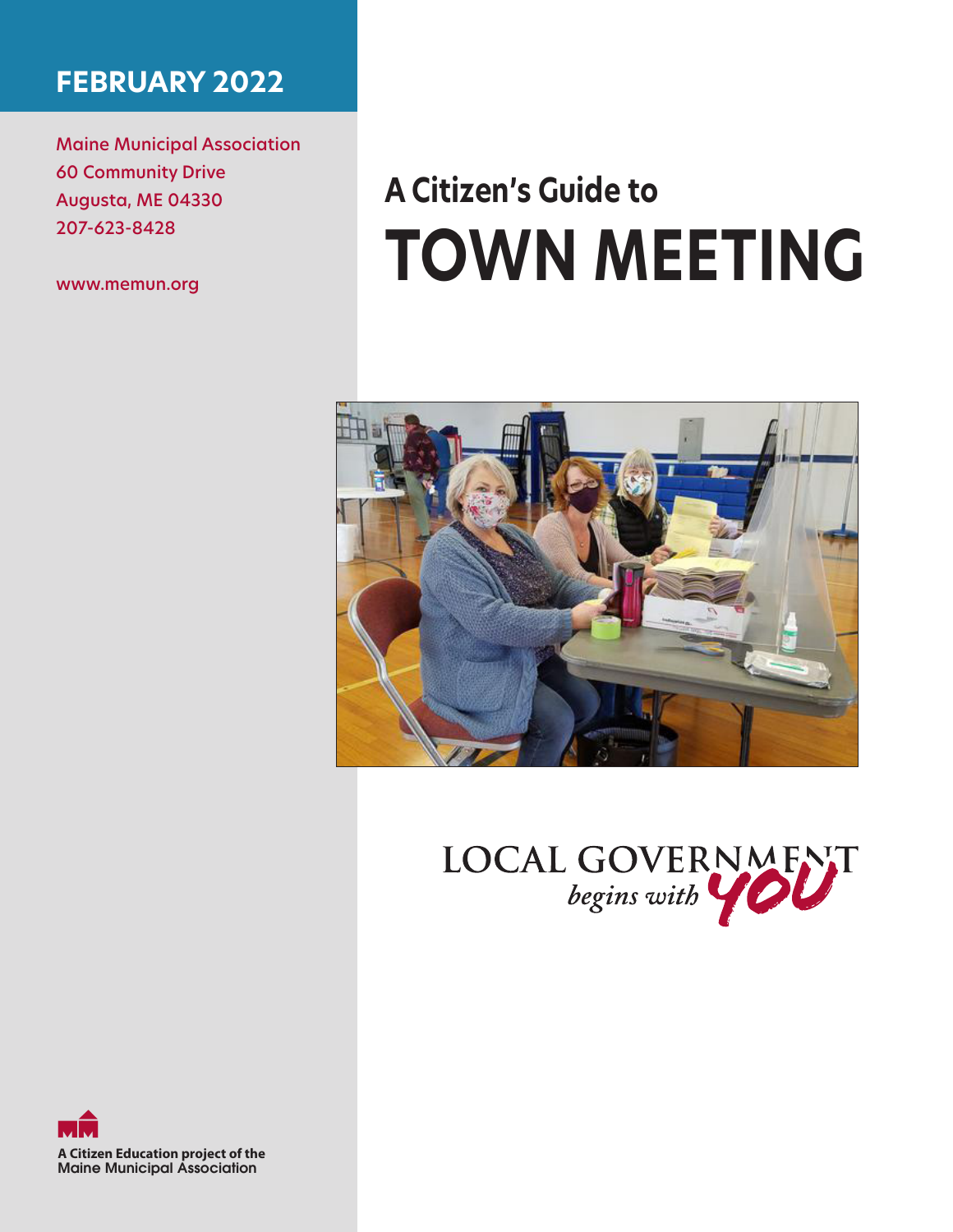#### **WHEN WAS THE LAST TIME YOU...**

- attended a Town Meeting?
- stayed for the whole meeting?
- asked a question during the meeting?
- proposed an amendment to an article?
- asked the select board to include an article in the warrant?

This guide to Town Meeting is offered to those who have never attended before and do not know what the word "article" means. It is also meant to help voters who have attended but were reluctant to ask a question for fear of sounding "silly." Either way, the idea is for voters to attend, participate and understand Town Meetings in Maine, which represent a fundamental and important part of governance. Local government really does begin with you.

#### **WHAT HAPPENS AT TOWN MEETING?**

Town Meeting serves many of the same functions as the Legislature in Augusta and the Congress in Washington, D.C., passing laws and adopting budgets. But Town Meeting is more than just the "legislature;" it is also the "electorate," electing the select board members and other town officials. In fact, under state law, the only thing required of the annual town meeting is the election of the municipal officials.

Elections may occur in two ways. The traditional way is to nominate officials from the floor of the meeting and to vote by a show of hands or by writing names on a paper ballot. A more recent way (1890) is to require candidates to declare their candidacies prior to the Town Meeting by taking out nomination papers. Voting is then done by secret ballot in the privacy of a voting booth.

Unlike the state Legislature and Congress, Town Meeting is not a representative body. It's just what it says it is: a meeting in which participation is the right and responsibility of every voter. Some say Town Meeting is the "purest form of democracy" because citizens, not their representatives, participate directly in the making of laws and the raising and spending of their taxes.

Since colonial times, the Town Meeting has been a staple of local government in New England. Today, in Maine, most towns still operate under the Town Meeting form of government.

#### **WHY SHOULD I PARTICIPATE IN TOWN MEETING?**

The best and perhaps most colorful answer to this question appeared in the Biddeford Journal Tribune in March 1994:

"If you ask why town meetings are so poorly attended, people will tell you they go if there's something exciting on the warrant. They've been watching too much television. When it comes to doing your civic duty (which is the key to accountability in self-government) there's no room for channel surfing. On town meeting day, town meeting is the only show in town.

"Or they'll say town meeting is held at the wrong time, or that there are too many issues decided by secret ballot, or that the selectmen do what they want no matter what people say. Well, the way to get things changed (including town meeting scheduling and secret ballot votes) is to attend town meeting and put up a fuss. And it's no wonder the selectmen and other officials take control of municipal affairs. Somebody must….

"The purest form of democracy is participatory democracy, in which you put your butt in the chair at the meeting house or the high school gym and you have your say and you cast your vote on every last blessed item on the warrant…You might slip out for a coffee, but you don't slip out for the whole day. If you do, your part of the problem and somebody else is going to solve it…."

#### **DO I HAVE TO KNOW PARLIAMENTARY PROCEDURE TO PARTICIPATE?**

No. That's why you elect a moderator at the opening of the meeting. The moderator is familiar with parliamentary procedure and is there to keep the meeting moving forward properly until all the "articles" or items of business have been acted upon. Voters may not talk without being recognized by the moderator. You should direct all your questions to the moderator. If an item of business is not on the "warrant," the name given to the list of articles, Town Meeting cannot act on it.

**To approve an article:** It is customary for the moderator to read the article aloud and ask if someone will make a motion on the article; usually someone will respond by saying "I move the article;" the moderator then asks, "Is there is a second?" Someone will usually respond, "I second the motion."

This formality sets the stage for the discussion that follows. The moderator then rereads the motion and calls for a vote. It is best not to make a negative mo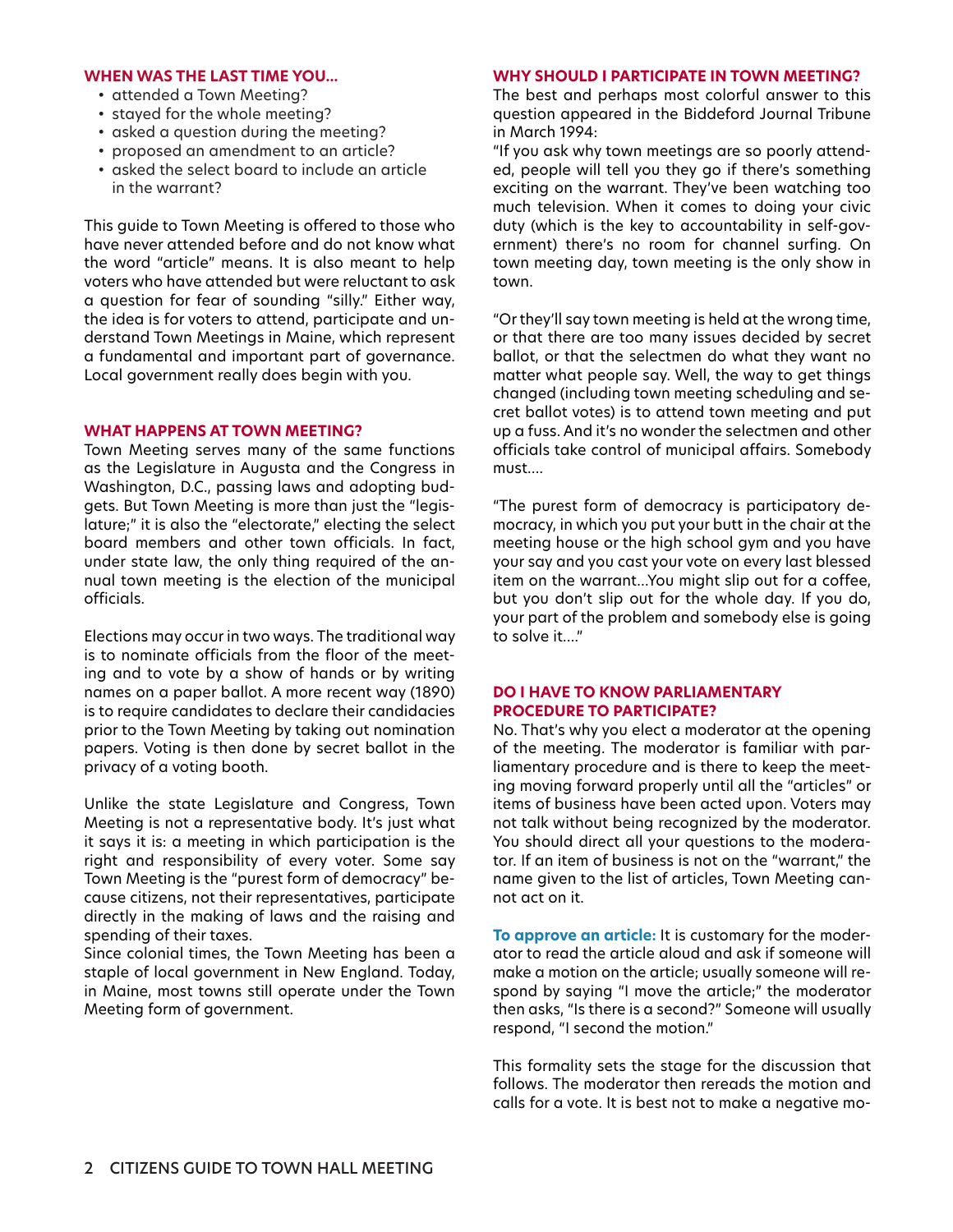tion because people get confused when a "yes" vote means "no." The best approach, if you oppose an article, is to move the article and vote against it.

**To amend an article:** Sometimes, during the discussion, someone will propose a change. For example, in a so-called "open-ended" money article, they may want to increase or decrease the amount of money recommended by the budget committee or selectboard. The amendment must be seconded; there must also be an opportunity to discuss the amendment before voting on it. If the amendment passes, then the motion, as amended, is voted on. If the amendment does not pass, and there are no further amendments, then the original motion is voted upon.

It should be noted that amendments to so-called "capped" money articles – articles in which the amount of money is contained in the actual wording of the article – are limited: The amount may only be decreased. Also, ordinances may not be amended from the floor; the vote on an ordinance must be up or down with no amendment.

Also, over the years Town Meeting moderators and Town Meeting practices themselves may have evolved in ways that are slightly different from what happens in the town next door. That is to be expected with a practice that has been around for more than 200 years! This also makes it easier for you to ask questions about protocol during Town Meetings that you attend. Many people do so by raising their hands, saying "point of order" and then asking a polite procedural question of the moderator.

#### **WILL I SEEM SILLY IF I ASK QUESTIONS?**

No. Most articles in the warrant are less than brief and are written to comply with legal requirements. Which is to say, many articles are not self-explanatory. That's why some towns include a reader-friendly "explanation" along with the article. But even if your town does this, if you want or need more information before you vote, you have a duty to ask for it. Voting for something you do not understand is worse than not voting at all. Most likely your neighbor has the same questions you do. Once you break the ice with your question, others will feel more comfortable asking their questions. Some of the commonly asked questions are:

• How much did we spend last year on this? How does this compare with last year and can you explain the difference?

- Can we set up a committee to study this? I don't think the town has enough information to vote on this article.
- Should we establish a reserve account and build for this instead of borrowing money or raising taxes this year?
- Are we taking too much from surplus? How much will this leave us with in surplus?
- Is this ordinance really necessary? What's really the problem?
- Why is work being done on the "\_\_\_\_ Road" this year?

Some tips for asking questions: Keep your questions short and to the point. Ask one question at a time. Direct your questions to the moderator. Don't interrupt the person who is trying to answer your question. Don't get personal.

#### **SUPPOSE I DON'T WANT PEOPLE TO KNOW MY VOTE?**

There are several methods of voting used at town meeting:

- Voice vote (yeas and nays)
- Show of hands (when a voice vote is questioned)
- Standing vote (if the show of hands is indecisive)
- Division of the house (the most decisive of the first four methods; the moderator asks those voting in the affirmative to move to one side of the room and those voting in the negative to move to the other)

Some people say it makes them uncomfortable when they are asked to raise their hands to vote at town meeting; they don't want their neighbors to know how they are voting on certain issues. If that is the case, there is a fifth method of voting that takes care of that:

Written ballot (not to be confused with statutory secret ballots that must be prepared ahead of time and are used when voting is done at the polls.) By law, the moderator, selectboard, and school board members must be elected by written ballot. However, any voter can move that any other article be voted on by written ballot, at any time before the article is voted upon. The motion must be seconded, and no discussion is allowed before voting on the motion to vote by written ballot. Some argue that it takes too much time to vote by written ballot.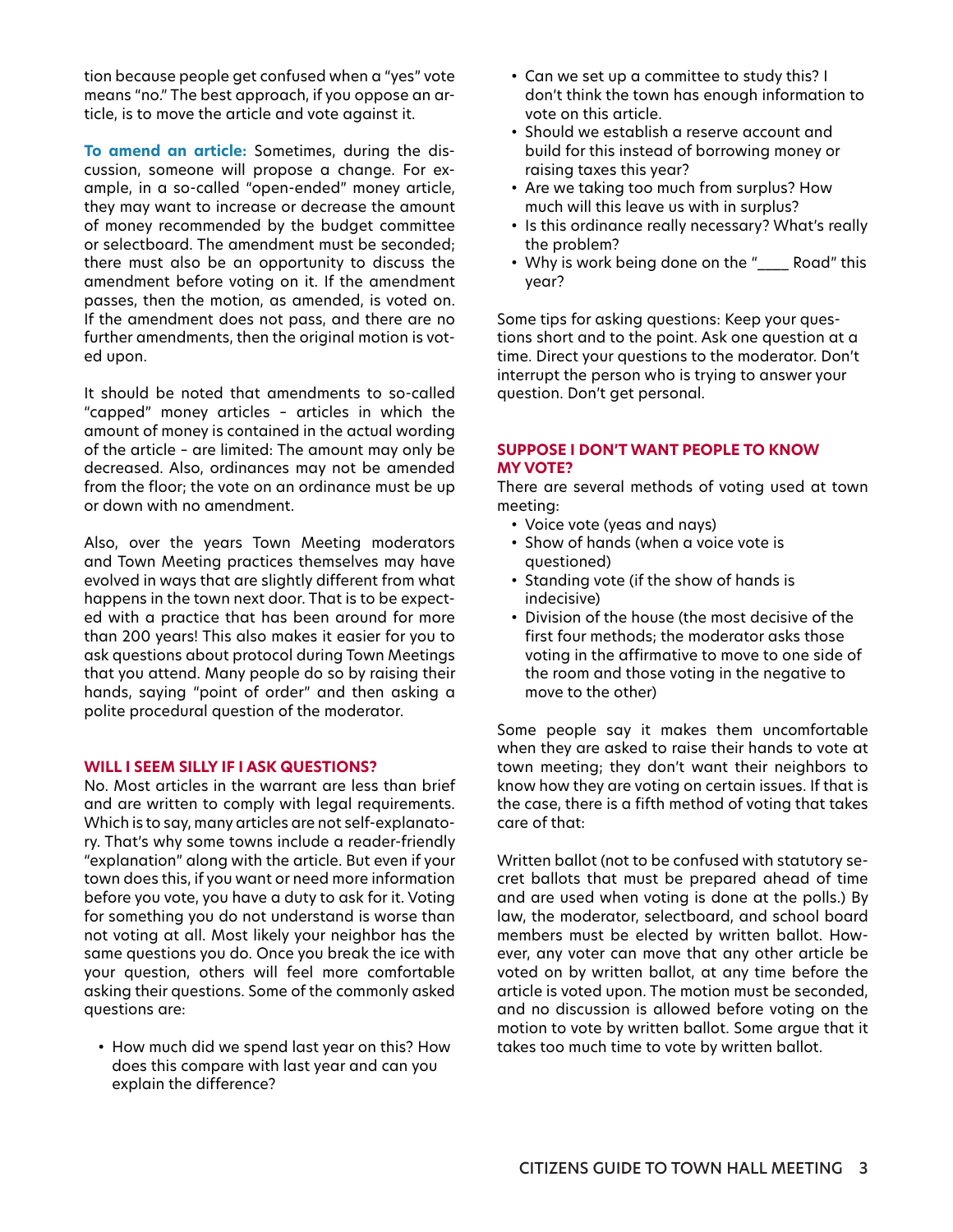#### **SUPPOSE I DON'T WANT TO VOTE ON A PARTICULAR ARTICLE?**

There is nothing in the law that requires you to vote, and you should know that. Your non-vote is not considered a negative vote. But you should be clear why you are not voting.

- Is it because you think you are the only one to vote as you will and you don't want to call attention to yourself? Call for a written ballot.
- Is it because you aren't sure how you want to vote because you haven't got enough information? Ask questions.
- Is it because you think the real issue hasn't been addressed? You can say so.

While the decision to vote is yours alone to make, remember democracy is about having and respecting differences of opinion. It is also about asking questions. It is about casting an informed vote. It is also about becoming part of the solution.

The law, however, is quite clear when it comes to "absentee" voting. There is no absentee voting during a traditional open town meeting. It is only permissible when an item is being considered by secret ballot referendum.

#### **HOW CAN I PREPARE FOR TOWN MEETING?**

Most towns publish a draft of the warrant in their annual report. The official copy of the warrant is posted in at least one conspicuous location in the town 7 days prior to the meeting. Copies will be available from the municipal clerk, and may be posted on the town's website. Get a copy before the meeting and read it. If you have questions, you may wish to ask them of the manager or select board members before the meeting. But some of the answers may be found in that section of the annual report that indicates in detail the various spending accounts and how much was spent in the previous year; compare it with what is being requested this year. Also look to see how much money is in the so-called "surplus" or undesignated funds account.

#### **ASIDE FROM RUNNING FOR OFFICE, HOW CAN I GET MORE INVOLVED? There are at least two ways:**

**Become a member of the budget committee.** These committees are granted special and early access to the proposed budget. Their roles, with a few excep-

tions, are advisory. Your town may or may not have a budget committee; there is no law requiring it to have one. However, towns that do say they serve as a "piece of Town Meeting" or that they serve as a "pre-Town Meeting." If an item is not acceptable to the budget committee, it often will not be acceptable to the voters. Ideal committees are critical, not adversarial. Above all, they should not be rubber stamps. Some argue that budget committees where everything is thrashed out in advance make for bland town meetings; they argue that town meeting is the "ultimate form of budget committee." Members are either elected or appointed to the committee. Seeking appointment to your town's Planning Board or Board of Appeals is another way to get involved.

**Propose an article for the warrant.** If you feel there is something you would like Town Meeting to consider, such as the creation of a budget committee or the hiring of an administrative assistant, you can approach the selectboard with your idea and ask them to put it on the warrant. They may agree to do so, or they may ask you to indicate support for the idea by circulating a petition to have the particular (stated) article in the warrant. According to state law, the petition must be signed by the number of registered town voters equal to at least 10 percent of the number of votes cast for governor in the last election. The selectboard is not required to put it on the warrant if the article seeks something that is beyond the legal powers of the town.

#### **WHAT DO THE FOLLOWING WORDS MEAN?**

**Amendment.** This is technically a secondary motion and must be acted on before the main motion is voted upon. It must be seconded and allowed for discussion before it is voted upon.

**Annual meeting.** This is the meeting at which municipal officers and other officials are elected. No law requires that the annual municipal budget be approved at this meeting, although many towns do so. A "special" town meeting is any other meeting called by the selectboard.

**Annual report.** The annual report must be available at least three days before the annual meeting or the annual budget (business) meeting. It must contain the following: a record of all financial transactions during the past fiscal year, a statement of assets and liabilities, including a list of all delinquent taxpayers and the amount due from each, and portions of the audit.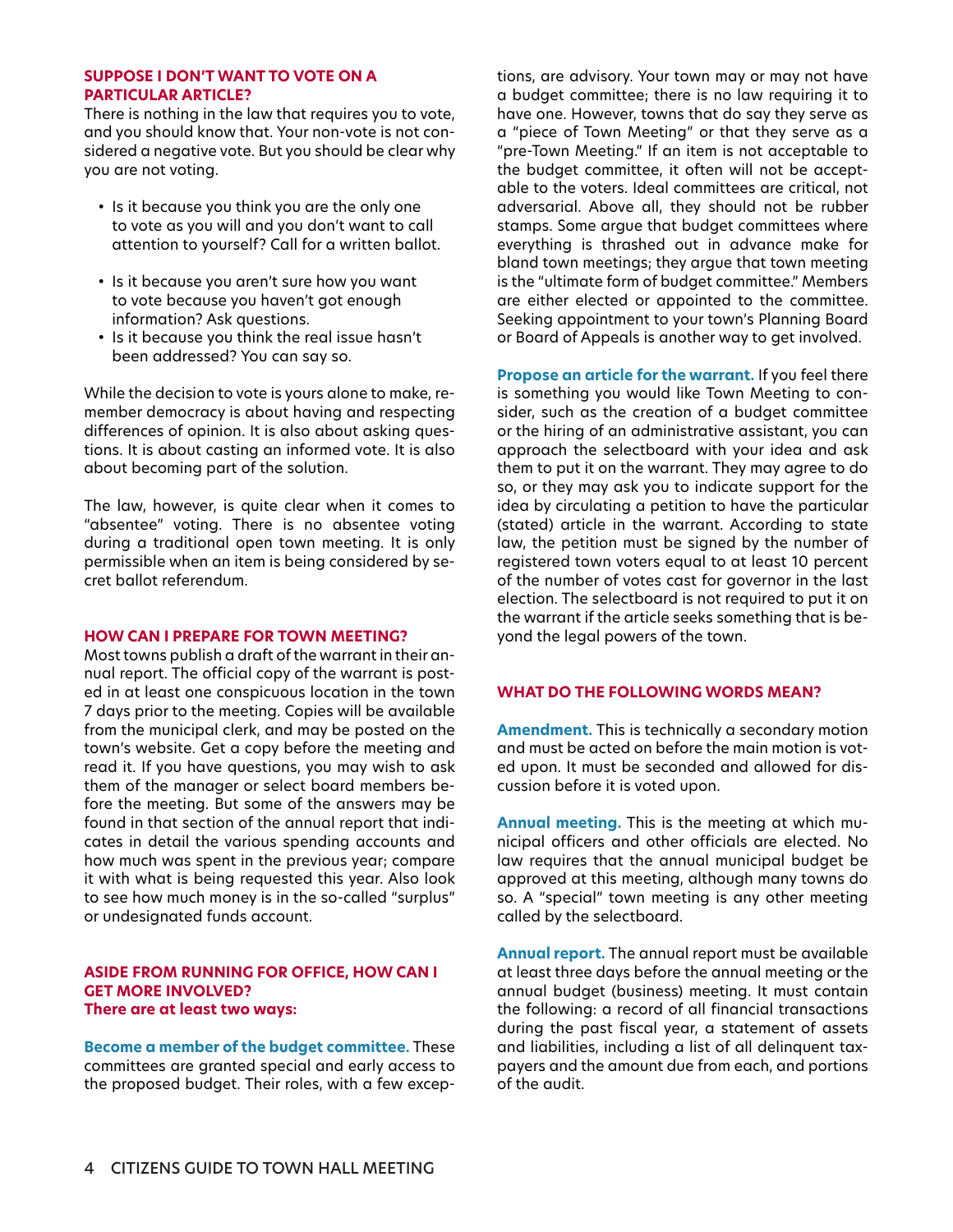**Audit.** An examination of the financial statements of a municipality by a public accountant to see if they fairly reflect the financial conditions of the municipality. State law requires that audits be conducted annually.

**"Capped" money article vs. open-ended money articles.** This is an article in the warrant which states an amount to be raised ("To see if the Town will vote to raise and appropriate the sum of \$10,000."). Capped articles can only be reduced by amendment. They cannot be increased like open-ended articles ("To see what sum the town will vote to raise and appropriate.").

**Excise tax.** There is a motor vehicle excise tax and a watercraft excise tax. They are imposed for the privilege of operating the equipment on public ways and waters.

**Home rule.** It is the constitutionally guaranteed right of towns and cities to adopt and amend their charters, choose their forms of government, and adopt laws that are not already covered by state law or which state law does not prohibit municipalities from adopting. Home rule is intended to ensure local control.

**Mandates.** These are federal or state laws that require local governments to undertake specific actions or provide specific services. For instance, the requirement that municipalities build salt-sand storage sheds is a mandate that must be paid for with local funds as well as state funds. In 1990, Maine passed a law to require state funding of future mandates.

**Ordinance.** A law or a regulation enacted by a municipal government, usually targeting a specific subject, as in a dog-control ordinance, a parking ordinance, or a zoning ordinance. Most ordinances (less than 10 pages) must be posted with the warrant in a public place at least seven days before Town Meeting. No ordinance may be amended on the floor of Town Meeting; it may only be voted up or down in its entirety.

**Overdraft.** To be avoided if possible. It's when the audit indicates that the amount spent on an item turns out to be greater than that approved by Town Meeting. It is indicated by a parentheses ( ) around the amount.

**Revenues and expenditures.** Revenue is a fancy word for incoming monies. Most of the money spent by town meeting comes from property taxes; other monies come from excise taxes on vehicles, and from the state in the form of revenue sharing and road assistance. "Expenditure" is a fancy word for outgoing money or on what the money is spent; most of the money is spent on schools, roads, and solid waste disposal.

**Surplus.** Also known as "undesignated" or "unappropriated fund balance." It often results from not spending monies that were approved; it also results from receiving more revenues than expected. There can be a tendency to "raid surplus" instead of raising taxes. But surplus is not a savings account; it is an "operating cushion" to be used only in times of emergency, say some. There is no state or federal law requiring a minimum amount of surplus that must be maintained; however, your Town's auditor may have a recommendation. If you do dip into it one year, make sure you build it up again the next year. Only the Town Meeting can authorize the spending of surplus.

**Secret ballot.** The clerk prepares this for use at the polling place in secret (Australian) ballot elections, which can be for referendum questions (issues) as well as for candidates. Open town meeting towns become secret ballot towns by a Town Meeting vote to adopt secret ballot voting at least 90 days before the annual meeting. There are several towns in Maine that act on their entire warrant by secret ballot; many others use secret balloting for large ticket items, like bond issues.

**Tax anticipation note (TAN).** Often referred to as "hired money," it is money borrowed from a bank to run the town while waiting for taxes to be collected. Towns that collect taxes only once a year are the greatest users of this; towns that have two tax collections a year and therefore an earlier flow of cash into the town coffers usually do not have to rely on hired money. No Town Meeting vote is required to authorize the selectboard to take out a TAN.

**Tax rate.** The tax rate determines how much you pay in property taxes. It is stated in "so many dollars per thousand dollars of valuation." For example, in a town with a tax rate of \$14 per thousand dollars, the owner of a house valued at \$100,000 would pay \$1,400 (\$14 x 100) in taxes.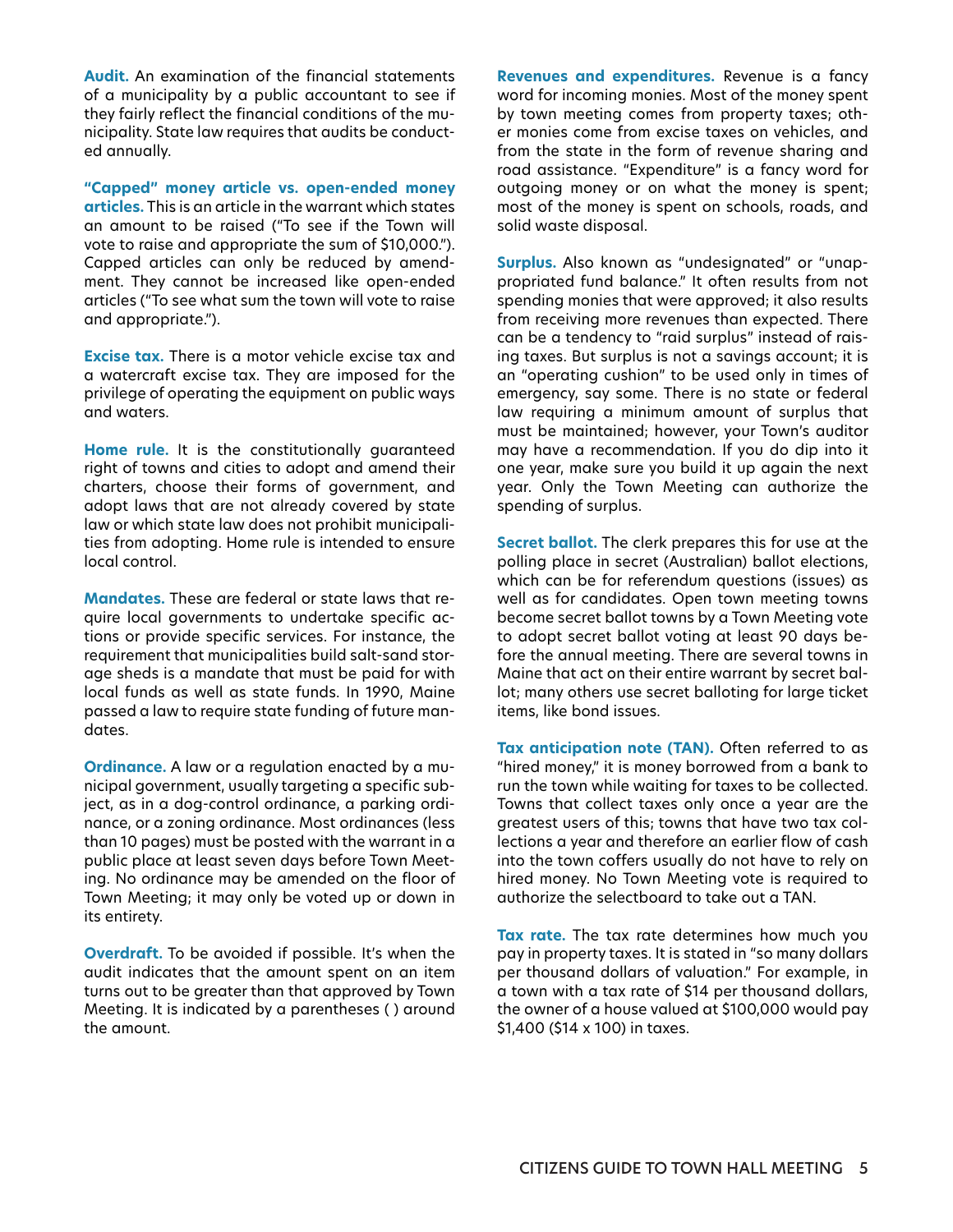**To raise.** A vote to raise a sum of money is a vote to get the money through municipal taxation of real and personal property. Typically, the motion is "to raise and appropriate" the money for some stated purpose identified in the article.

**To see what sum.** An article that asks "to see what sum" is said to be an open-ended article and signals the need for someone to make a motion to set an amount for the discussion. Often the selectboard and the budget committee recommend on the warrant the amount that they think is in the best interest of the town.

**Warrant.** The written notice, signed by at least a majority of the selectboard, which calls a town meeting and lists all the articles or items of business which will be voted on at the meeting. It must be posted in at least one public and conspicuous place in the town at least seven days before the town meeting.

#### **WHAT ARE THE DIFFERENT FORMS OF TOWN MEETING GOVERNMENT?**

#### **Town Meeting-Selectboard**

This is the most common form. This form of government relies on a selectboard to function as the executive arm administering, enforcing, and carrying out the decisions made by the town meeting. Some towns find that a part-time selectboard is not enough and that a full-time manager is too much, so they hire an administrative assistant to the selectboard.

#### **Town Meeting-Selectperson-Manager**

This is the second most common form of local government in Maine. As municipalities grow, and as state and federal regulations increase in number and complexity, many municipalities have hired a manager to administer the town's government. Under this form, the select board continues to serve as the town's executive body; the difference is that now they have an administrator to oversee the daily operations of the municipality so the board can attend more to issues of policy.

#### **Town Meeting-Council-Manager**

In this variation, the legislative functions of government are shared between the town meeting and an elected council. The exact delegation of powers differs from one municipality to another and is determined by a municipal charter. The most common scenario is to have the town meeting vote on the budget while the council tends to all the other legislative functions.



The Maine Municipal Association (MMA) is a voluntary membership organization offering an array of professional services to municipalities and other local governmental entities in Maine.

MMA is a non-profit, non-partisan organization governed by an Executive Committee elected from its member municipalities.

Founded in 1936, MMA is one of 49 state municipal leagues that, together with the National League of Cities, are recognized at all governmental levels or providing valuable services and advocating for collective municipal interests.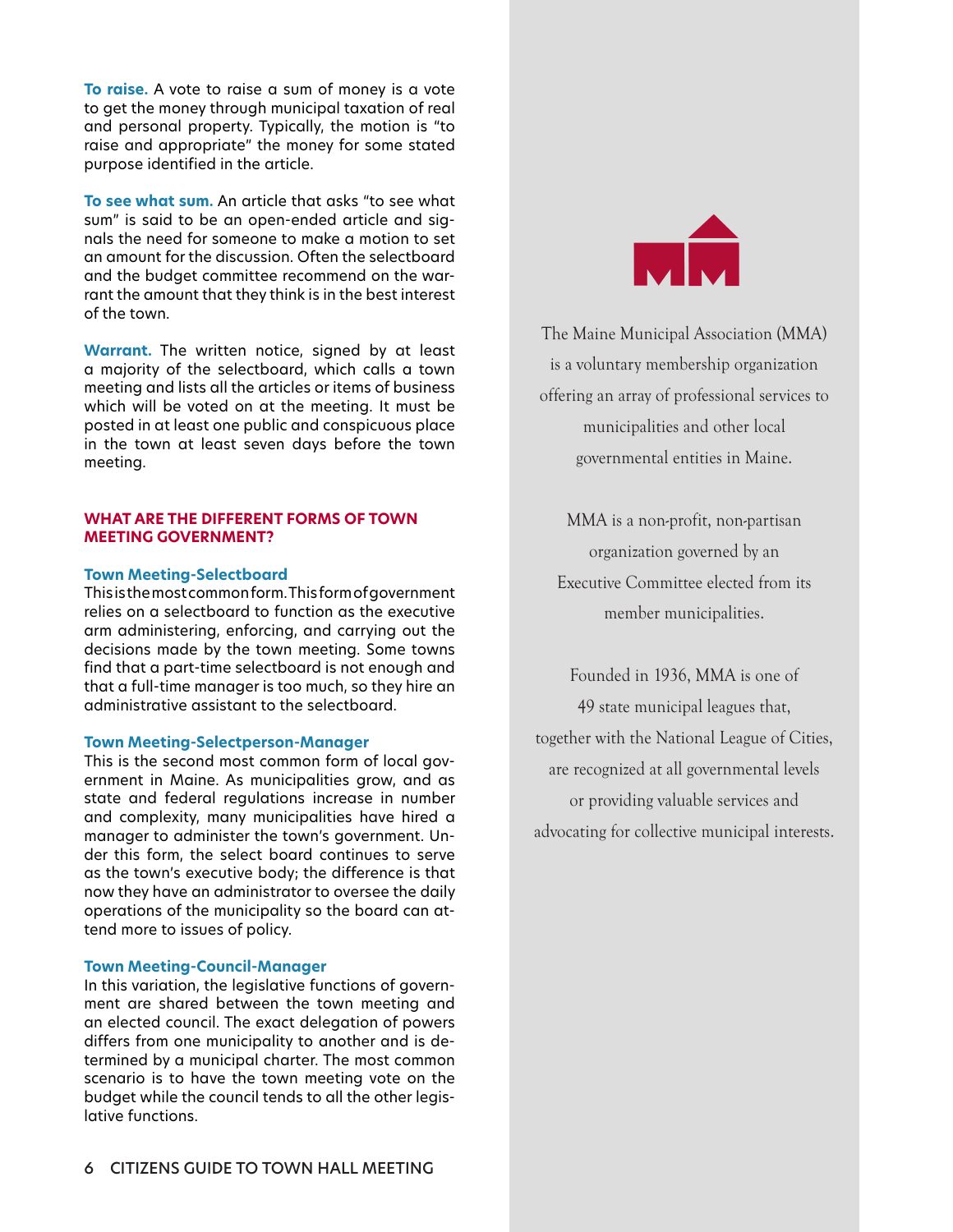### **Notes for Voters on Town Meeting Procedure**

2021 MMA Legal Services Moderator's Manual

#### **RULES OF PROCEDURE, IN GENERAL.**

It is important to understand two core concepts. First, rules of procedure are not rules of law. Their purpose is to facilitate the conduct of the meeting, and courts will usually uphold a moderator's decision and the actions of a meeting unless clear unfairness or error resulting in misunderstanding or confusion has actually affected the vote. Second, questions about appropriate procedure or the outcome of a vote should be addressed in the meeting itself (see the discussion of "appeal" and "challenge," below). If questionable decisions or determinations of the vote are not brought to the moderator's attention and addressed on the spot, a court may decline to review the issue later, even where it would otherwise be appropriate for judicial review.

#### **DISTINGUISHING OR SEPARATING VOTERS AND NON-VOTERS.**

Please respect any measures in effect for distinguishing or separating voters from non-voters.

#### **UNANIMOUS CONSENT.**

To expedite procedure, the moderator may from time to time invite or suggest that the meeting give "unanimous consent" to proceeding in a certain way. Cooperation where you can freely give it will usually save time and avoid unnecessary complication, but if you do not wish to give consent simply call out "Objection" or "I object" when the moderator asks for unanimous consent. The moderator may then suggest or invite a motion and vote on procedure and you will then have the opportunity to speak in opposition to the procedure.

#### **RULES OF DEBATE.**

Maine law makes three rules: (1) a person may not speak without being recognized by the moderator; (2) everyone shall be silent at the moderator's command; and (3) a person who is not a town voter may not speak without the consent of two-thirds of the voters present. 30-A M.R.S. § 2524.

In addition, the moderator may ask that one or more of the following rules be observed, and may invoke others to maintain good order and decorum.

- Raise your hand or stand, as directed by the moderator, to be recognized, and then state your name and what you would like to do.
- Stand while speaking unless otherwise directed or authorized by the moderator.
- Refrain from making negative motions (e.g., "I move that Article 16 be defeated").
- After a motion has been made and seconded, the moderator will open the floor for discussion. The moderator may call on the Selectmen or other sponsors of an article to speak first on a main motion (a motion to approve an article as printed, for example). Thereafter, the affirmative side speaks.
- A person who makes a motion is entitled but not required to be the first speaker on the motion and may not vote against the motion but may seek consent to withdraw it.
- A person seconding a motion may both speak against it and vote against it.
- Do not make a speech and conclude it with a motion: rather, make the motion and then speak to it after it has been seconded and put to floor debate by the moderator.
- Address all remarks and all questions to the moderator alone.
- Remarks must be relevant to the motion. Debate will generally alternate between those in favor and those opposed. No one should address the same subject more than twice without the express permission of the moderator.

*continued on next page*